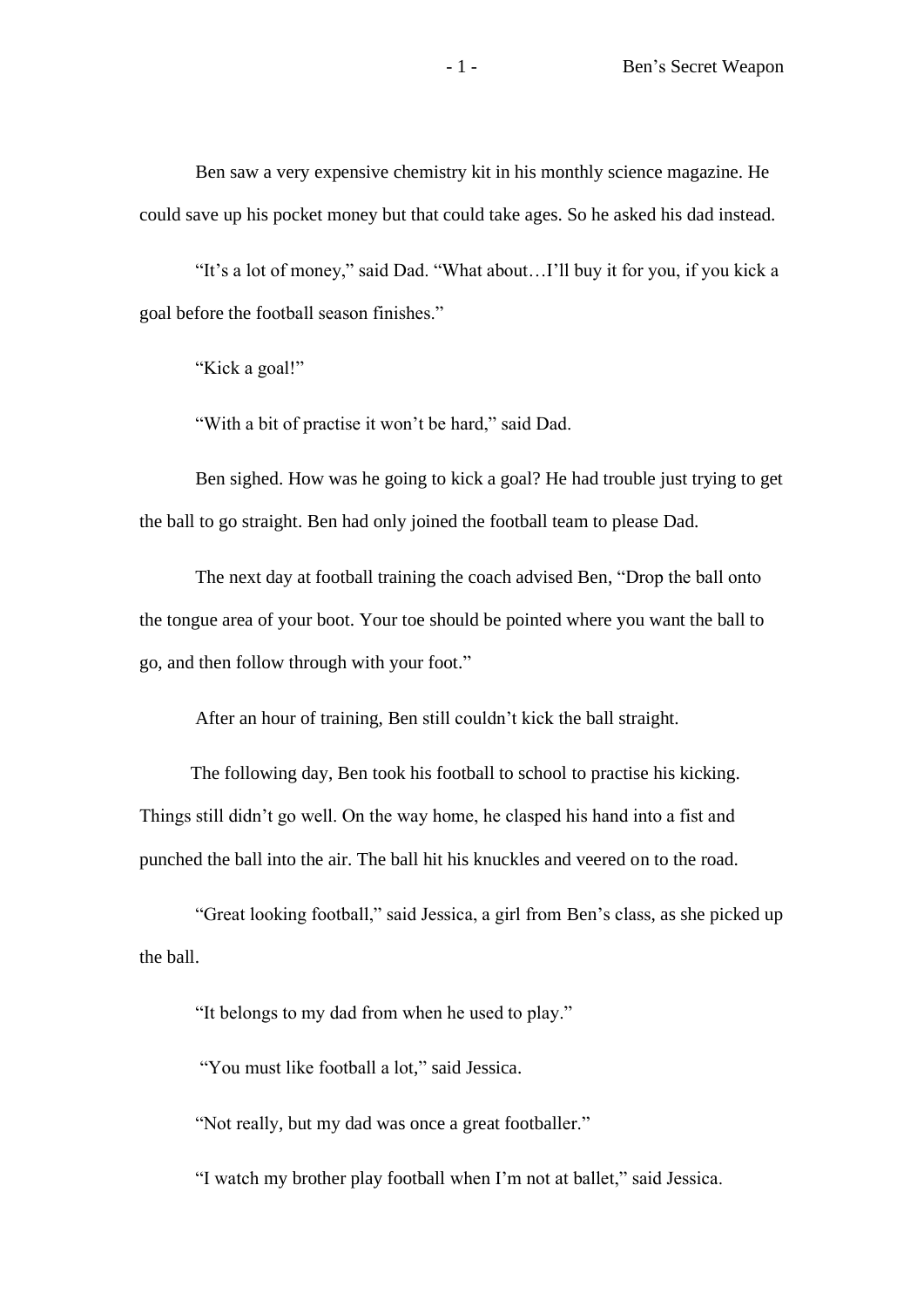"You do ballet?"

"Yes." Jessica pirouetted. "My mum owns the studio." She then jumped into the air, splitting her legs, pointing her toes.

"You point your toes a lot," said Ben.

"It makes my legs go straighter."

"My coach told me to point my toes when kicking the football. My kicking isn't very good," he said.

"If you want to improve your kicking, maybe a few lessons in ballet can help you. You could make it your secret weapon."

"Secret weapon?"

"Why not? We can start tomorrow if you like. We'll go to the studio early before anyone turns up."

"Are you sure nobody will be there?"

"I usually go in early with Mum to practise. She won't mind if I bring a friend."

Ben wasn't sure if he wanted to have anything to do with ballet, but if it helped him to kick straighter, a few lessons wouldn't hurt.

Every day for two weeks Ben went with Jessica to the dance studio to practise his leg swinging, toe pointing and many ballet positions.

At football practice Ben's kicking improved.

"Ben's doing ballet!" Naomi, Ben's sister, announced as she burst into the kitchen, a few days later.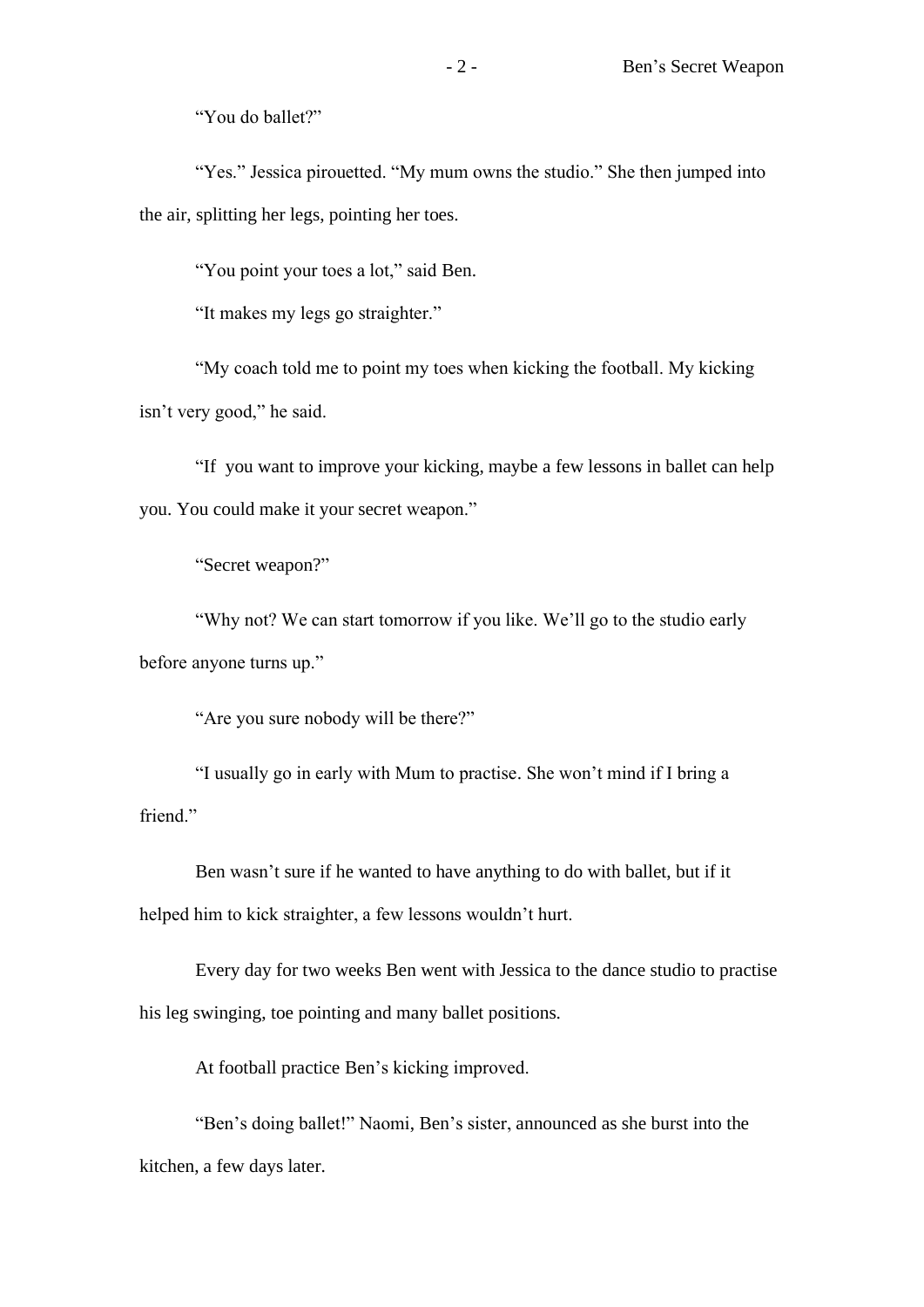Dad gasped.

Ben groaned.

"Amy told me in class today. She saw Ben down at the dance studio dancing around."

"Is this true Ben?" Dad's face went pale.

"Er…sort of," said Ben. He couldn't find the words to explain how ballet was connected to football.

"You can't be a great footballer if you're prancing around somewhere else," Dad said sounding disappointed.

The next day at school Ben told Jessica what had happened.

"Why didn't you tell him why you're doing it?" asked Jessica.

"Dad wouldn't understand about ballet. I'm no good at sport. I'm going to quit the team. Saturday will be my last game." Ben's shoulders slumped forward.

Jessica smiled. "Yes you are. Nobody can do what you've done over the last few weeks without years of practice. You're a natural."

Saturday arrived quicker than what Ben wanted it to.

"Ben, in front. This is yours," the coach called out as Ben went on the field. Ben ran to get into place as the ball came towards him. It landed in his arms. The crowd cheered.

"Great mark son! Now kick a goal," Ben's dad shouted.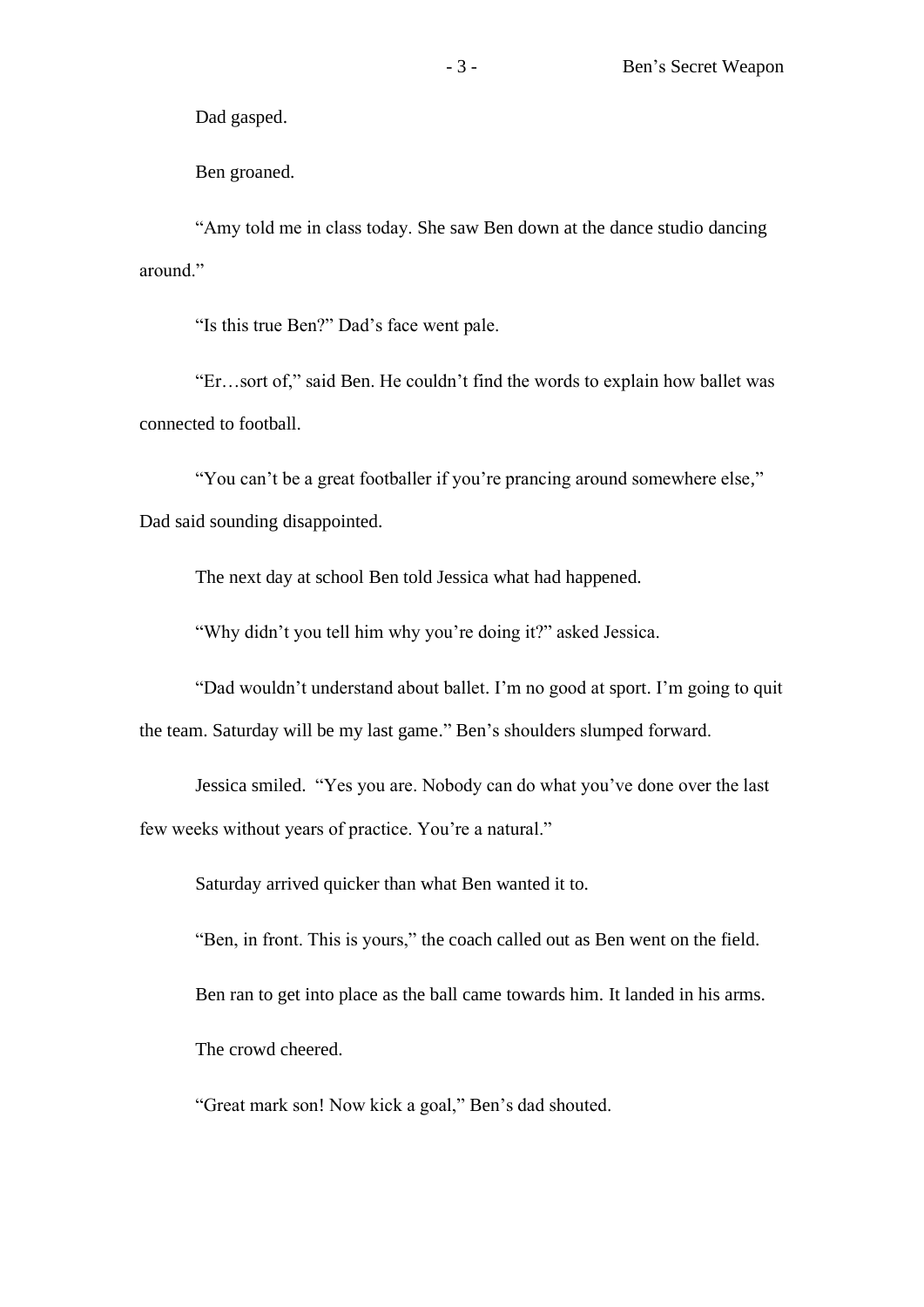It wasn't over. Ben still had to kick the ball. Now was not a good time to get jelly legs.

Ben took in a deep breath; he stepped back, and lined up with the two middle posts. He raised the ball and released it as his foot left the ground. With a pointed toe and perfect straight leg swing, the ball sailed into the air. It shot through the two middle posts. The goal umpire signalled a goal and waved two white flags. The crowd cheered. The players around Ben ran up to him and gave a high-five.

Ben's dad jumped up and down. "Did you see that? My son kicked a goal!"

The siren sounded, ending the game. Ben's team had won the game, by one point.

"Great game guys," said the coach. "Super kick Ben. Not sure what you've been doing to improve your kicking, but keep it up."

Ben took a deep breath. "I've been taking ballet lessons to improve my kicking," he blurted out.

The team roared with laughter.

"Only a sissy does ballet," scoffed one of the players.

"Actually the league players do occasionally try different things to improve their kicking and a few ballet lessons are one of them," said the coach.

"No way. You're kidding."

"No," said the coach. "And in fact I see no reason why you guys can't do a few lessons."

Loud moans rose from the players.